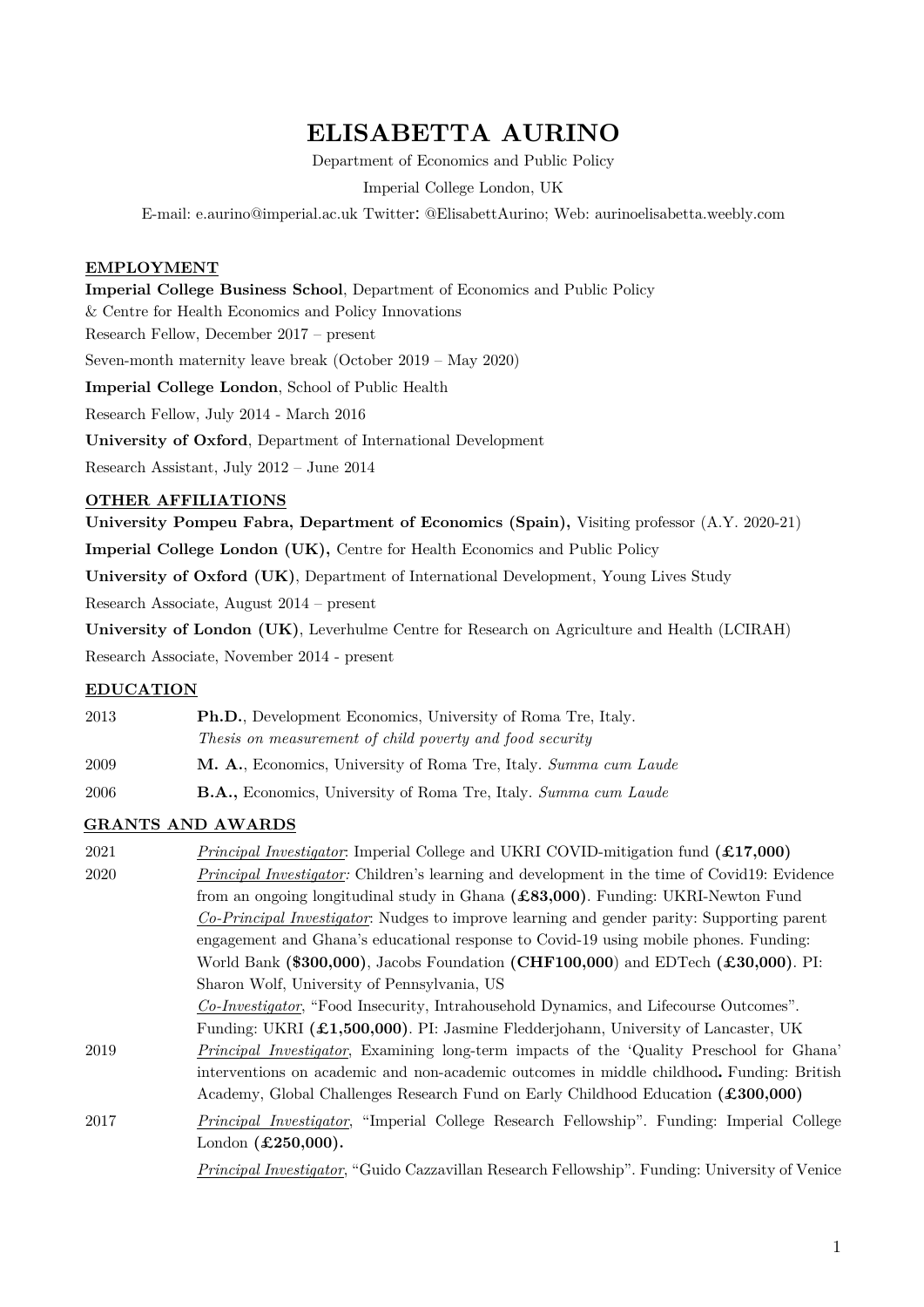and Mobiliare Veneta **(€52,000)**

*Co-Investigator*, "Informing the delivery of nutrition interventions for Adolescent Girls and Women". Funding: The Sackler Institute for Nutrition Science. **(\$50,000)**. PI: Dr Whitney Schott, University of Pennsylvania, US

2015 *Co-Principal Investigator*, "Impact of humanitarian food assistance on children's nutrition and education during the conflict in Mali". Funding: 3ie (\$300,000). PI: Dr Aulo Gelli, IFPRI, US

> *Co-Investigator*, "The Sackler Institute Collaborative Research Initiative on Adolescent Nutrition". Funding: The Sackler Institute for Nutrition Science. **(\$50,000)**. PI: Prof Jere Behrman, University of Pennsylvania, US

2014 *Co-Principal Investigator*, "Impact Evaluation of Home-Grown School Feeding in Ghana on Education, Nutrition and Household Food Security". Funding: Bill & Melinda Gates Foundation & Dubai Cares, PI: Prof Lesley Drake, Imperial College London, UK (joined team in 2014 as co-PI, **\$10m**)

> Associazione Scuola di Atene, Italy: winner of national-level competition for best PhD thesis, 1st prize **(€2,000)**

- 2013 International Statistical Institute, Netherlands: winner of the contest for young statisticians for travel, hotel and conference attendance **(about €2,000)**
- 2010 Ministry of Education, Italy: Three-year PhD fellowship **(€33,000)**

## **PUBLICATIONS**

#### **Journal articles**

- 1. Azupogo, F., Abizari, A., **Aurino**, E. et al., (2021). Trends and Factors Associated with the Nutritional Status of Adolescent Girls in Ghana: A Secondary Analysis of the 2003-2014 Ghana Demographic and Health Survey (GDHS) Data. *Public Health Nutrition.*
- *2.* **Aurino**, E. & Giunti, S. (2021). Social protection for child development in crisis: A review of evidence and knowledge gaps. *World Bank Research Observer*
- *3.* **Aurino**, E., Gelli, A., Adamba, C., Osei-Akoto, I, Alderman, A. (2020) Food for thought? Experimental evidence on the impact of a large-scale school feeding program on learning. *Journal of Human Resources*
- 4. Segal, A., Huerta, C., **Aurino**, E., Sassi, F. (2020). The impact of childhood obesity on human capital in high-income countries: A systematic review. *Obesity Reviews*
- 5. **Aurino**, E., Wolf, S., Tsinigo, E. (2020). Household food insecurity and early childhood development: Longitudinal evidence from Ghana. *PLOS One*
- 6. Azupogo F, Abizari A-R, **Aurino** E, Gelli A, Osendarp SJM, Bras H, Feskens EJM, Brouwer I. (2020). Malnutrition, hypertension risk, and correlates: an analysis of the 2014 Ghana demographic and health survey data for 15-19 years adolescent boys and girls, *Nutrients* 12
- 7. **Aurino**, E., Tranchant J-P, Gelli, A., Sekou-Diallo, A. (2019). School feeding or general food distribution? Quasi-experimental evidence on the educational impacts of emergency food assistance during conflict in Mali. *Journal of Development Studies*
- *8.* Schott, W., **Aurino**, E. Behrman, J.R., Penny, M. (2019). The double burden of malnutrition among youth: trajectories and inequalities in four emerging economies. *Economics and Human Biology*
- 9. **Aurino**, E., Fledderjohann, J., Vellakkal, S, (2019). Inequalities in adolescent learning: Does the timing and persistence of food insecurity at home matter? *Economics of Education Review*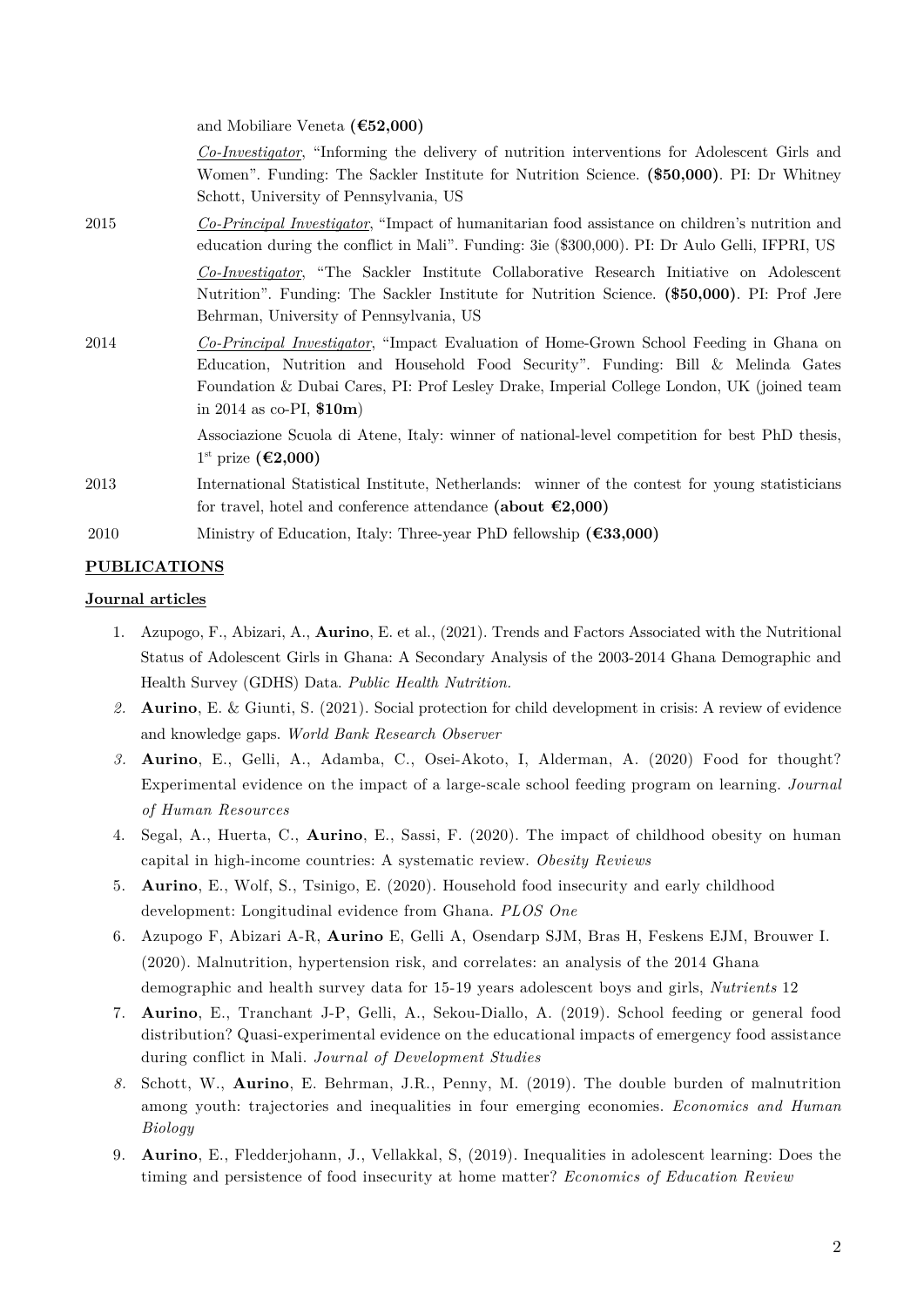- *10.* Tranchant J-P, Gelli A, Bliznashka L, Diallo AS, Sacko M, Assima A, Siegel EH, **Aurino** E., Masset E. (2019), The impact of food assistance on food insecure populations during conflict: Evidence from a quasi-experiment in Mali, *World Development*
- *11.* Gelli, A., **Aurino**, E., et al. (2019). A School Meals Program Implemented at Scale in Ghana Increases Height-for-Age during Midchildhood in Girls and in Children from Poor Households: A Cluster Randomized Trial. *Journal of Nutrition*
- 12. **Aurino** E., Schott W., Behrman J.R., Penny M. (2019), Nutritional Status from 1 to 15 years and Adolescent Learning for Boys and Girls in Ethiopia, India, Peru and Vietnam, *Population Research and Policy Review* [Invited to *Special Issue* on 'Early life circumstances and their effects over the lifecourse led by Florencia Torche]
- *13.* Schott, W., **Aurino**, E., Penny, M., Behrman, J.R. (2019). Time use and sexual maturity-related indicators differentially predict youth body mass indices, Peruvian girls versus boys. *Annals of the New York Academy of Sciences* [Invited to *Special Issue* on 'Adolescent nutrition' organised by Sackler Nutrition Foundation]
- *14.* **Aurino**, E., Morrow, V. (2018). "Since the food prices rose, the dal is watery" Mixed-method evidence on food insecurity, food programmes and children's diets in India. *World Development*
- 15. Bundy, D., Jamison, D., Horton, S. et al (2018). Investment in child and adolescent health and development: key messages from *Disease Control Priorities*, 3rd Edition *Lancet*
- 16. Azupogo F, **Aurino** E, Gelli A, Bosompem KM, Ayi I, Osendarp SJM, Brouwer ID, Folson G. et al., (2018), Agro-ecological zone and farm diversity are factors associated with haemoglobin and anaemia among rural school-aged children and adolescents in Ghana., *Maternal and Child Nutrition*
- *17.* **Aurino**, E. (2017). Do Boys Eat Better than Girls in India? Longitudinal Evidence on Dietary Diversity and Food Consumption Disparities among Children and Adolescents. *Economics and Human Biology*
- *18.* **Aurino**, E., Schott, W., Behrman, J., Penny, M.E. (2017) Birthweight and prepubertal body size predict timing of menarche in India, Peru and Vietnam. *Annals of the New York Academy of Sciences* [Invited to *Special Issue* on 'Adolescent nutrition' organised by Sackler Nutrition Foundation]
- *19.* Schott, W. **Aurino**, E., Penny, M. E. Behrman, J. (2017). Adolescent Mothers' Height/BMI Growth Velocity in Childhood Predict Next Generation's Anthropometrics within a Three-Generational Framework in Ethiopia, India, Peru and Vietnam. *Annals of New York Academy of Sciences* [Invited to *Special Issue* on 'Adolescent nutrition' organised by Sackler Nutrition Foundation]
- 20. Picchioni, F., **Aurino**, E., Aleksandrowicz, L. et al (2017). Roads to Interdisciplinarity. Working at the Nexus between Food Systems, Nutrition and Health. *Food Security*
- *21.* Fernandes, M., Folson, G., **Aurino, E**., & Gelli, A. (2017). A Free Lunch or a Walk Back Home? Dietary Behaviours and Food Environments of School-Age Children and Adolescents in Ghana. *Food Security*
- 22. **Aurino**, E., Fernandes, M., Penny, M. E. (2017). The nutrition transition and adolescents' diets in low- and middle-income countries: A cross-cohort comparison. *Public Health Nutrition*
- 23. Fernandes, M., Galloway, R., Gelli, A., **Aurino**, E. et al. (2016). Enhancing Linkages Between Healthy Diets, Local Agriculture and Sustainable Food Systems: The School Meal Planner Package in Ghana. *Food Nutrition Bulletin*
- *24.* **Aurino**, E., & Burchi, F. (2016) Children's Multidimensional Health and Long-run Cognitive Skills in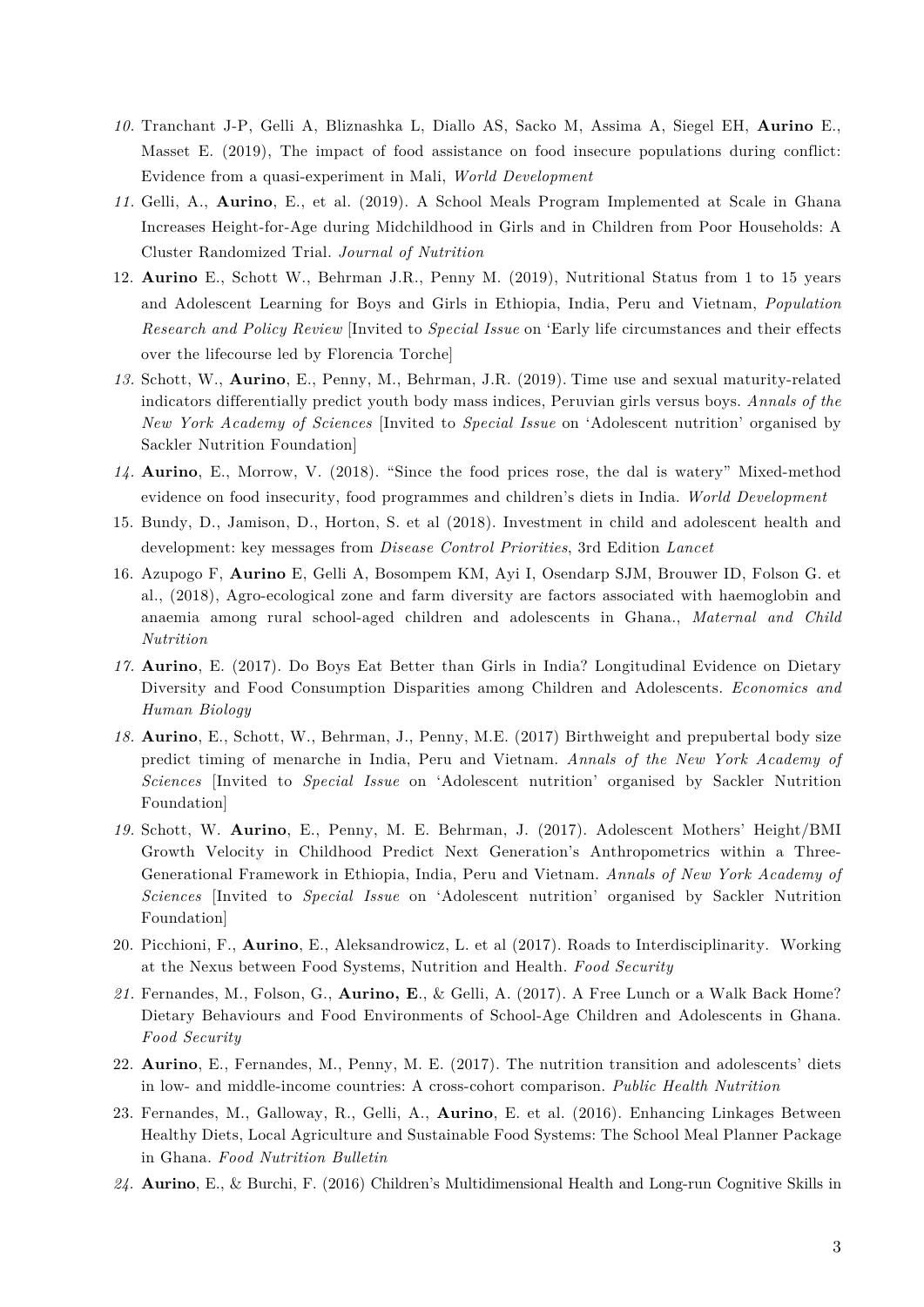Low- and Middle-Income Countries. *European Journal of Development Research* 

25. Gelli, A., Masset, E. Folson, G., **Aurino, E**. et al. (2016) Evaluation of alternate school feeding models on nutrition, education, agriculture and other social outcomes in Ghana: Rationale, randomised design and baseline data. *Trials* 

## **Current projects/Drafts in progress**

- Manna from the sky? Rainfall shocks and children's diets (with M. Miraldo, C. Millett, & M. Favara)
- The rise and fall of socioeconomic gradients in height around the world (with A. Lleras-Muney, A. Tarozzi, and B. Tinoco)
- How much are school feeding worth? (with H. Alderman, A. Gelli)
- The impact of home-grown school feeding on agriculture and food security. Experimental evidence from Ghana (with H. Alderman, A. Gelli, E. Masset)
- Socioeconomic gradients in social-emotional development: longitudinal evidence from four emerging economies (with A. Tarozzi)
- Children's Learning in the Time of COVID-19 in Ghana: The Protective Role of Quality Early Childhood Education (with S. Wolf, J. Behrman, L. Aber)
- Nudges to improve learning and gender parity: Supporting parent engagement and Ghana's educational response to Covid-19 using mobile phones (with S. Wolf) AEA registry trial: [AEA RCT Registry ID: AEARCTR-0006118] (fieldwork on-going)
- Long-term effects of early childhood education on child development (fieldwork on-going)

## **Book chapters**

- 1. **Aurino, E.** *(*forthcoming*)* Food security and Global Health. In M. Sbaiti and P. Vineis (eds). *Handbook of Global Health*. Wiley Press
- 2. Gelli, A., **Aurino, E.** (2021, *forthcoming*). School food procurement and making the links between agriculture, health, and nutrition. In: *Sustainable sourcing: food procurement for sustainable food systems and healthy diets.* Rome: FAO, Bioversity International and Brazilian Federal University of Rio Grande do Sul
- 3. Giunti, S., **Aurino**, E., Masset, E., Daidone, S., Prift, E. (2021, forthcoming). Assessing the Impacts of Home Grown School Feeding Programs. In: *Sustainable sourcing: food procurement for sustainable food systems and healthy diets.* Rome: FAO, Bioversity International and Brazilian University of Rio Grande do Sul.
- *4.* Gioli, G., et al. (2019). Understanding poverty and Tackling Poverty and Vulnerability in Mountain Livelihoods in the Hindu Kush Himalaya. In: *The Hindu Kush Himalaya Assessment. Mountains, Climate Change, Sustainability and People.* Springer.
- 5. Drake, L., Fernandes, M., **Aurino**, E., et al. (2017) School Feeding Programs in Middle Childhood and Adolescence. In: *Disease Control Priorities Vol. 8. Child and Adolescent Health and Development.* Seattle and Washington, D. C.: University of Washington & World Bank
- 6. Fernandes, M., & **Aurino**, E., (2017) Cost-effectiveness analysis of health interventions targeting school-age children. In: *Disease Control Priorities Vol. 8. Child and Adolescent Health and Development.* Seattle and Washington, D. C.: University of Washington & World Bank
- 7. **Aurino**, E, Glewwe, P., et al, (2017) Cost-effectiveness analysis of eye-care interventions in children and adolescents. *Disease Control Priorities Vol. 3.* Seattle and Washington, D. C.: University of Washington & World Bank
- 8. Krutikova, S., Rolleston, C., & **Aurino, E.** (2014). Does School Make a Difference and For Whom? A Two-Country Study of the Impact of School Quality on Educational Attainment. In J. Boyden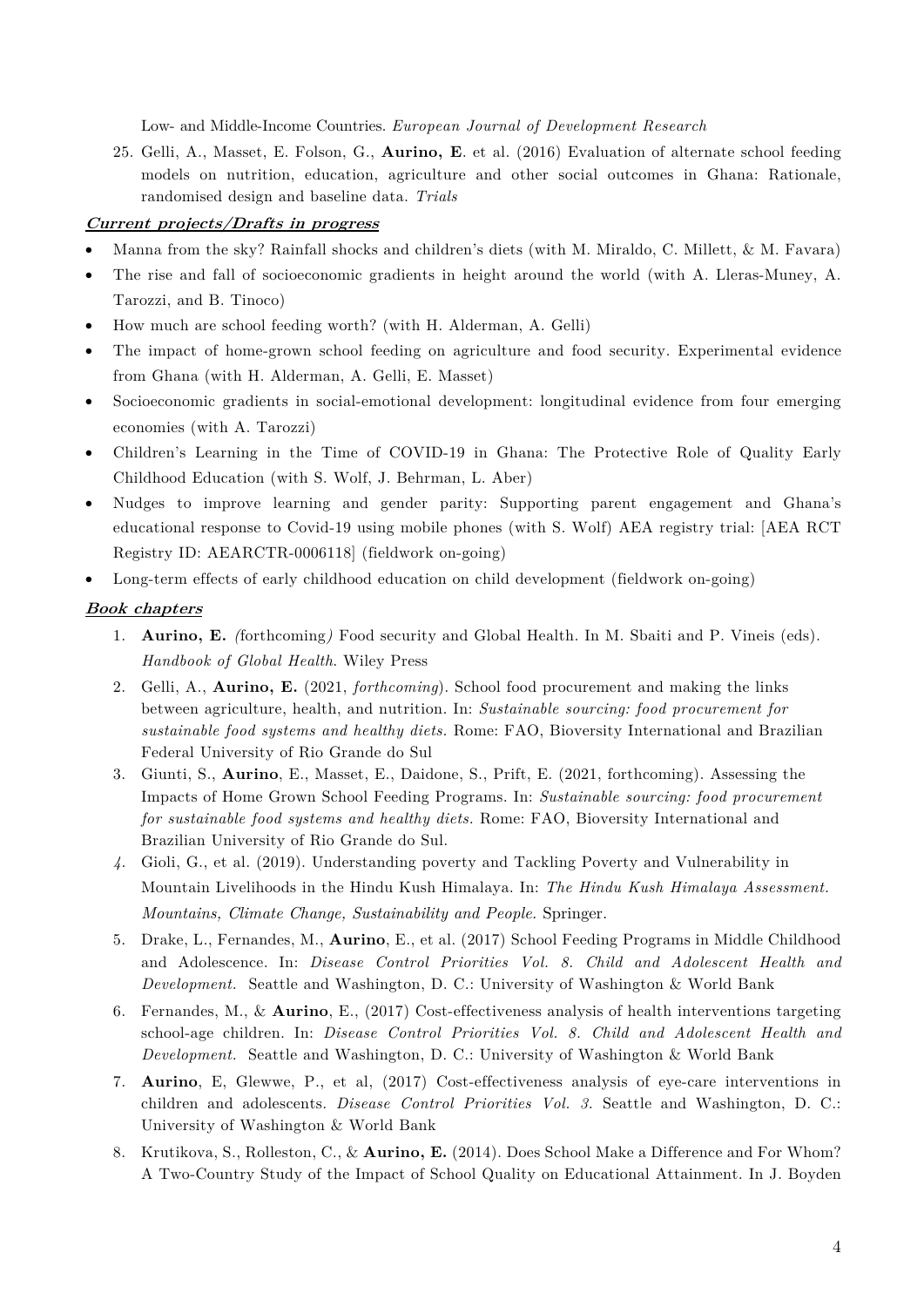& M. Bourdillon (eds). Growing up in Poverty: Findings from Young Lives. Palgrave

#### **Policy papers**

- 1. Kadiyala, S., **Aurino**, E., Cirillo, C., Srinivasan, C. and Zanello, G. (2019). Rural transformation and the double burden of malnutrition among rural youth in low- and middleincome countries. *Background paper for IFAD Rural Poverty Report 2019*
- 2. **Aurino**, E., Giunti, S. (2019). Operational Note No6: Health and Education in the Humanitarian and Development Nexus. *Background note for European Commission Span guidance package*
- 3. **Aurino,** E., James, Z., Rolleston, C. (2015). Exploring the effect of educational opportunity and inequality on learning outcomes in Ethiopia, India, Peru and Vietnam. UNESCO Global Education Monitoring Report Background Paper
- 4. **Aurino,** E. (2014). Selecting a core set of indicators to monitor global food security: A methodological proposal. FAO Working Paper Series

#### **TEACHING**

- 2021 Lecturer in Economics of Development, University Pompeu Fabra, Department of Economics 2020 to date Adjunct contract professor and coordinator of module in Human Development, Master in Development and Environment Economics, Faculty of Economics, University Roma Tre (Italy) 2018 to date Invited lecturer at BSc in Health Management, Business School
- 2015 to date Lecturer at BSc in Global Health, School of Public Health, Imperial College London, UK. Modules covered: Food security, Poverty measurement, Fundamentals of Development
- 2015 to date Lecturer at Master of Public Health, School of Public Health, Imperial College London, UK. Modules covered: Poverty measurement; Innovations in global health (social protection for nutrition)
- 2011 to date Lecturer at Master in "Human Development & Food Security", Faculty of Economics, University Roma Tre, Italy. Modules covered: Food security: concepts and measurement; Poverty measurement

#### **SELECTED PRESENTATIONS AT CONFERENCES, SEMINARS & WORKSHOPS**

- 2021 Society for Research in Child Development; Comparative International Education Society; International Health Economics Association (planned), Society for the Economics of the Household (planned); Essen Health Conference (planned); European Society for Population Economics conference (planned); Invited speaker to King's College London Conflict, Security and Development (CSD) conference
- 2020 IPA Early childhood education
- 2019 University of Venice (Italy); CSAE (UK); IZA Workshop on Gender and Family Economics (Chile); CESIFO Workshop on Climate Change and Poverty (Italy), Ministry of Health (France)
- 2018 NEUDC (Cornell, USA); UNICEF Office of Research (Italy); Italian Conference of Public Economics Association (Italy); ICEF Conference (Bits Pilani, India); Indira Gandhi Institute for Development Research (India); ICRISAT (India)*;* "Working towards Global Food Security Forum", London (UK); Imperial College Policy Forum, London (UK*)*
- 2017 University of Reading (UK); Innovations for Poverty Action- Ministry of Education "Ghana Education Evidence Summit" (Ghana); University of Ghana Social Science Conference, organizer of a panel on evidence on school feeding, Accra, Ghana; Workshop on adolescent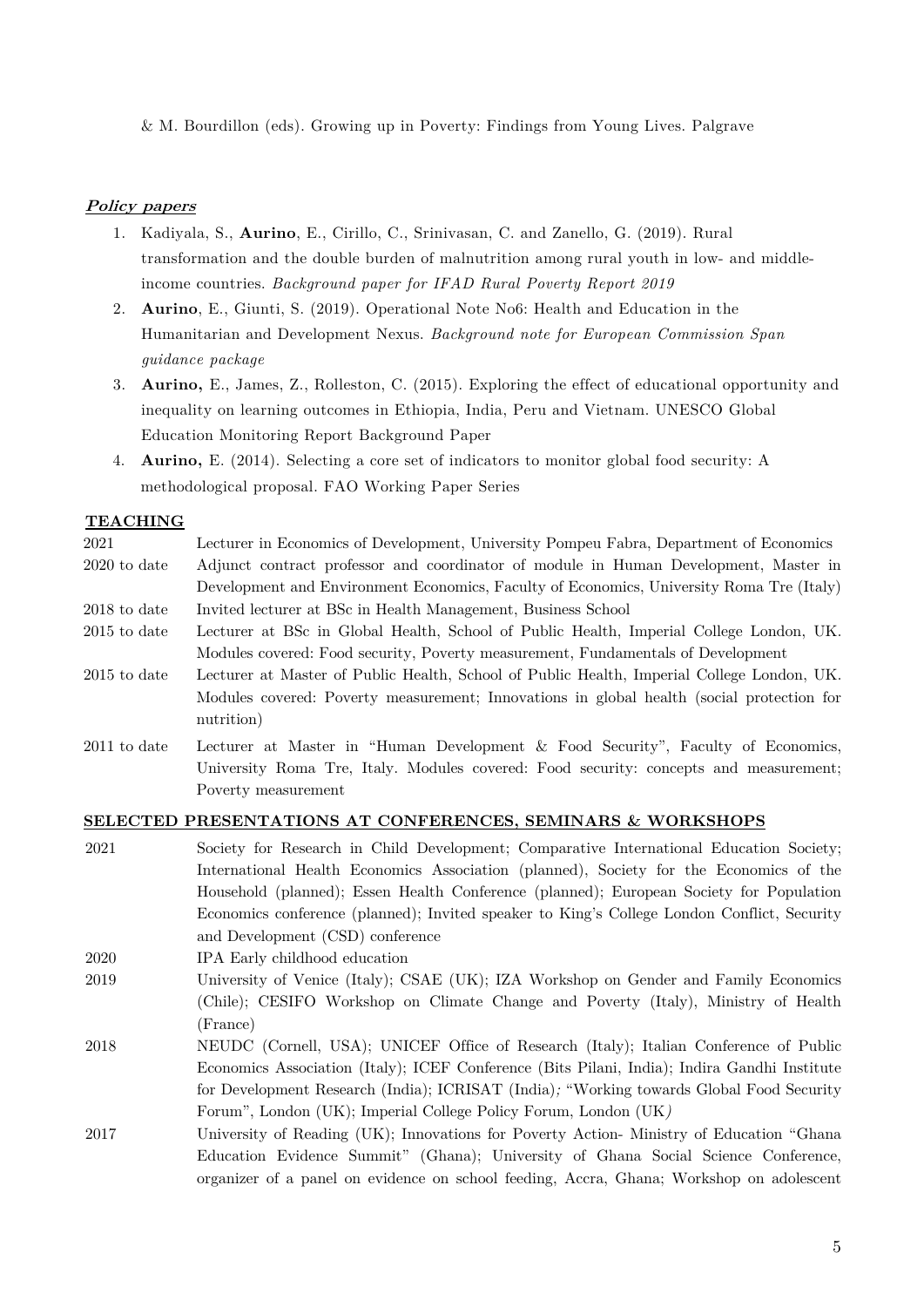fertility in LMICs, US National Academy of Sciences, (US), Workshop on Adolescent Health, (Netherlands) 2016 IMMANA Academy Conference, (Ethiopia); University of Oxford (UK); Young Lives Conference on Youth and Gender (UK); Development Studies Association Conference (UK) International Conference on Agriculture Statistics (ICAS 7), FAO (Italy) 2015 Conference on Global Food Security (UK), Global Gender Justice Conference (UK), University of Hohenheim (Germany); London School of Hygiene and Tropical Medicine (UK); Imperial College London (Forum on Non-Communicable Diseases; Workshop on Imaging for Global Health) (UK) 2014 Development Studies Association Conference (UK), European Association for Development Economics Conference (Germany), Erasmus Institute Superior de Sciences Agronomiques, (France) 2013 International Conference on Agriculture Statistics (ICAS IV) (Brazil), UK International Conference on Education and Development (UKFIET) (UK) 2012 International Scientific Symposium on Food and Nutrition Security information: from Valid Measurement to Effective Decision Making (Italy)

## **PROFESSIONAL ACTIVITIES & SERVICE**

**Commissioned work**: 2019: European Commission; UN FAO; 2018: UN IFAD; 2016: Report on Mountain Poverty; HIMAP, Nepal; IFPRI Policy Brief Series; 2015: Disease Control Priority 3 (Chapter on School Feeding; Chapter on Economic cost-benefit of school health interventions; Box on cost-impact of eye-care interventions in children); 2013: UNESCO Global Monitoring Report on Education in Low- and Middle-Income Countries

**Member:** American Economic Association; Royal Economic Society; Italian Public Economics Association; Health Economics Association; Imperial College London Nutrition Collaborative; Centre for International Child Health, Imperial College London; IMMANA Academy; Human Development & Capability Association; LCIRAH; Development Studies Association

**Referee service**: African Journal of Education; American Journal of Human Biology; BMC Women Health; Childhood: A Journal of Global Child Research; Compare: Comparative Education Journal; Economic Journal; Economic Development and Cultural Change; Food Nutrition Bulletin; Food Policy; Food Security; Forum for Social Economics; Global Food Security; Health Policy and Planning; International Journal of Educational Development; International Journal of Public Health; International Journal of Food Security and Agriculture; Journal of Biosocial Science; Journal of Development Studies; Journal of Health Economics; Journal of Pediatrics; Journal of Socio-Economics; Journal of the British Academy; Oxford Development Studies; Pediatrics; PLOS One; Population Development Review; Population Research and Policy Review; Public Health Nutrition; Review of Development Economics; Social Science and Medicine; SSM: Population Health; World Development

**Grant reviewer**: UK Economic and Social Research Council; British Academy Global Challenges Research Fund (Early Child Development call); UK Medical Research Council (Peru-UK call)

**Participation in international panels for awarding research funds**: British Academy Global Challenges Research Fund (2017); UK Medical Research Council (2019); British Academy Small funds in the social sciences (2020)

**Coordinator**: Human Development and Capabilities Association, Quantitative Research Methods Group (2014- 2018)

**Student mentor:** Master Public Health (Imperial College London)

**PhD thesis external examiner**: Donya Madjdian, Department of Social Sciences, Wageningen University, Netherlands (planned)

**Other service**: Human development and Capability Association: quantitative group coordinator (2013-2016)